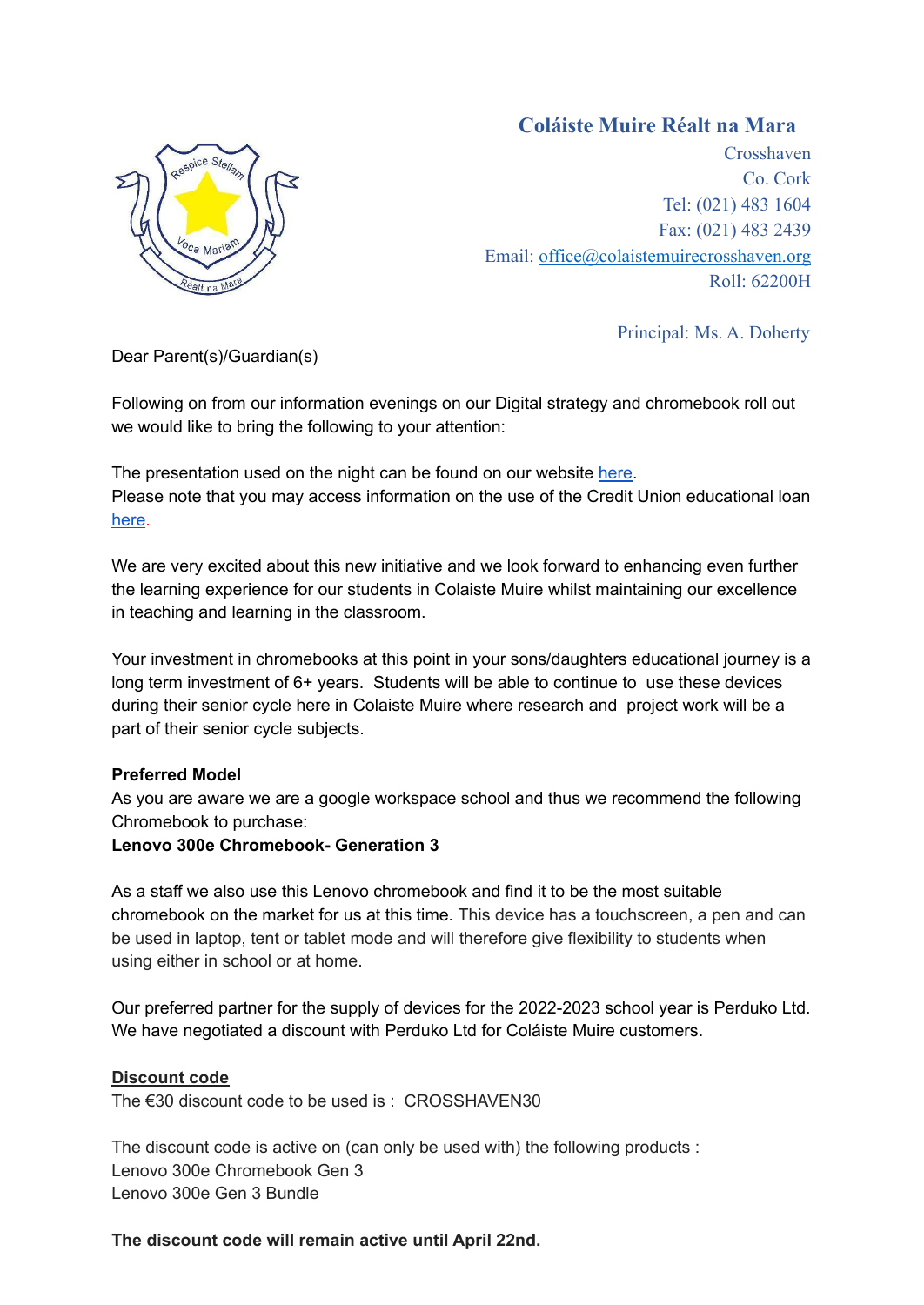## **Multiple devices**

If anyone is purchasing multiple machines, they can contact onlinesales@perduko.com for pricing.

### **Process**

After April 22nd, a bulk order will be placed. Parents will be kept informed as to the progress of their order.

Please note that there are supply constraints at present. We do envisage a delay with receipt of goods but we envisage that the product will be delivered to you in time for the back to school start in Aug/ early September. Should there be any further delays we will get back to you.

The Link for the Perduko shop is as follows:

#### <https://perduko-online.myshopify.com/>

When you click into the shop, please open up the "Crosshaven preferred device" page as seen below



When you click on the page above you will be brought to this page below where you have the option of;

- 1. Clicking on the device itself or
- 2. Clicking on the device with bundle options